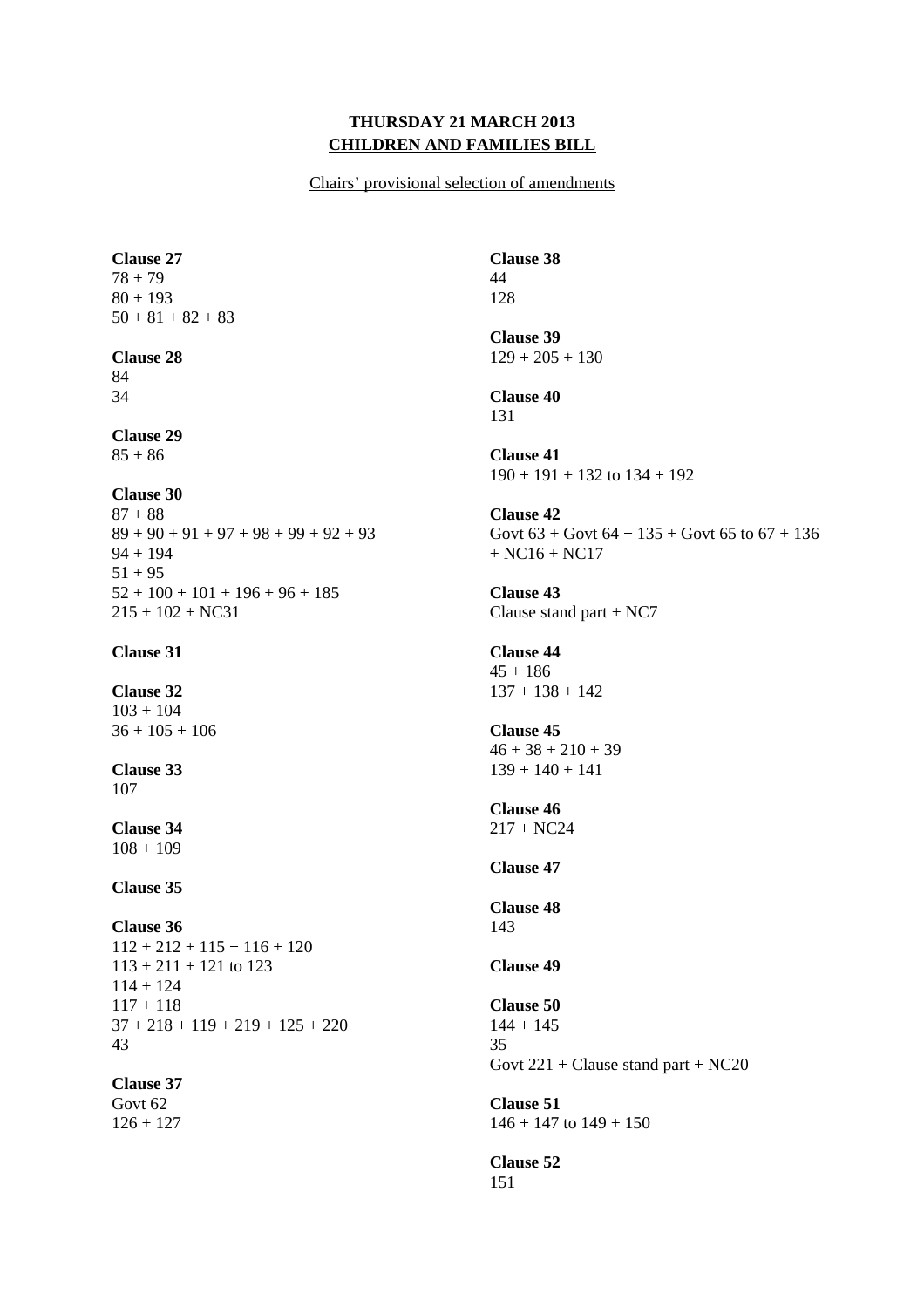| <b>Clause 53</b><br>$152 + 154 + 153$          | <b>Clause 71</b>             |
|------------------------------------------------|------------------------------|
|                                                | <b>Schedule 3</b>            |
| <b>Clause 54</b>                               | <b>Clause 72</b>             |
| <b>Clause 55</b>                               | <b>Clause 73</b>             |
| <b>Clause 56</b><br>$155 + 156$                | <b>Schedule 4</b>            |
|                                                |                              |
| <b>Clause 57</b>                               | <b>Clause 74</b>             |
| <b>Clause 58</b><br>$157 + 158$                | <b>Clause 75</b>             |
| <b>Clause 59</b>                               | <b>Clause 76</b>             |
| Govt 222                                       | <b>Clause 77</b>             |
| <b>Clause 60</b>                               | <b>Clause 78</b>             |
| 160<br>161                                     | <b>Clause 79</b>             |
| <b>Clause 61</b>                               | <b>Clause 80</b>             |
| $162 + 163 + 216 + NC23$                       | <b>Clause 81</b>             |
| <b>Clause 62</b>                               |                              |
| $164 + 165$                                    | <b>Clause 82</b>             |
| <b>Clause 63</b>                               | <b>Clause 83</b>             |
| $166 + 169 + 170$<br>$167 + 168$               | <b>Clause 84</b>             |
| <b>Clause 64</b>                               | <b>Clause 85</b>             |
| $171 + 202$                                    | <b>Schedule 5</b>            |
| <b>Clause 65</b><br>175                        | <b>Clause 86</b>             |
| $172 + 173$                                    |                              |
| $174 + 176$                                    | Schedule 6                   |
| <b>Clause 66</b><br>207                        | Clauses 87 to 96             |
|                                                | <b>Schedule 7</b>            |
| <b>Clause 67</b><br>$178 + 179 + NC26$         | Clauses 97 to 104            |
| $208 + 180 + 181$<br>$209 + 182$               | <b>New Clauses</b>           |
| <b>Clause 68</b>                               | NC1                          |
|                                                | NC <sub>2</sub>              |
| <b>Clause 69</b><br>Clause stand part + $NC22$ | <b>NC12</b><br><b>NC18</b>   |
|                                                | NC25                         |
| <b>Clause 70</b>                               | $NC27 + NC28$<br><b>NC30</b> |